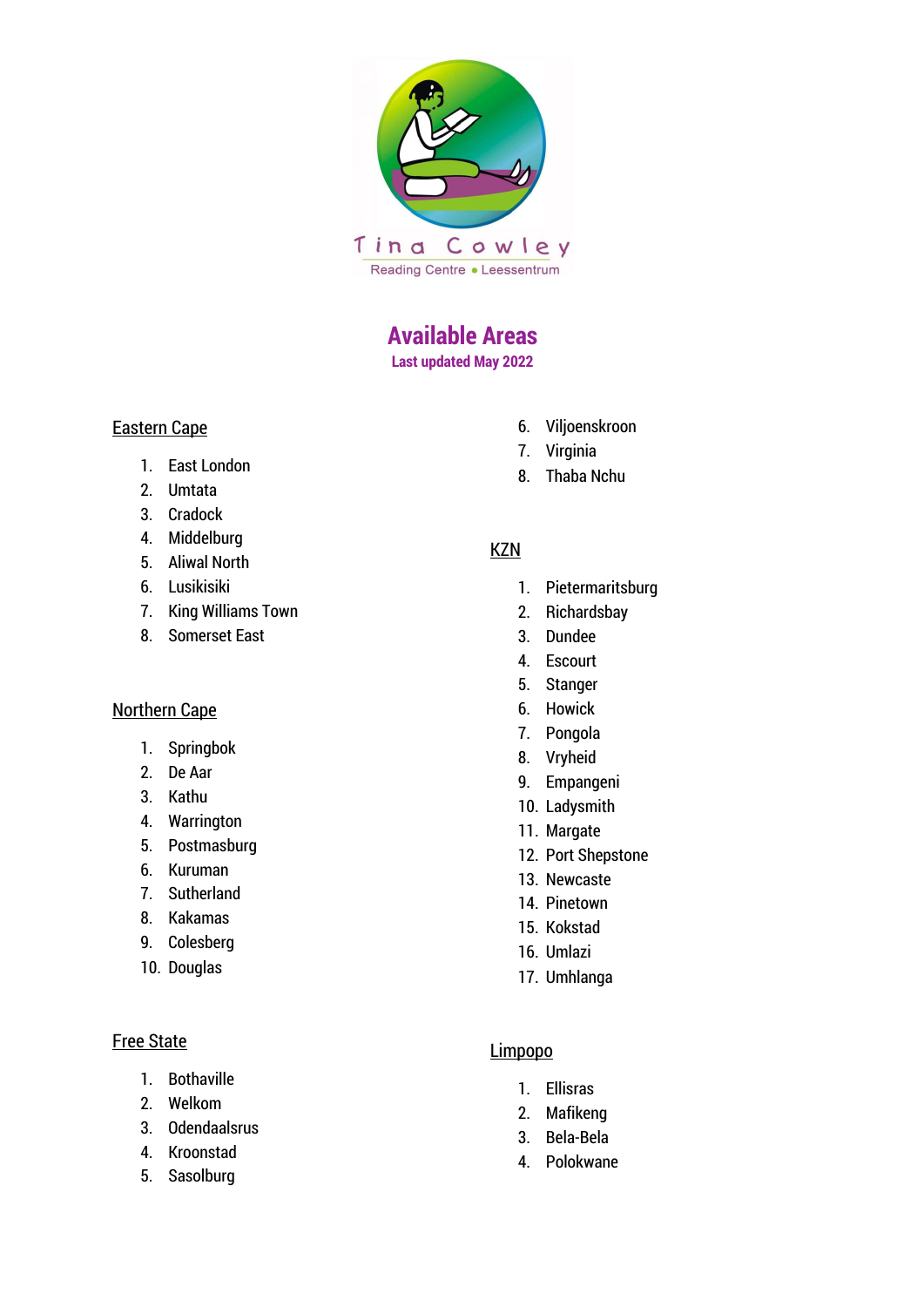

# **Available Areas**

**Last updated May 2022**

- 5. Musina
- 6. Thabazimbi
- 7. Groblersdal
- 8. Potgietersrus/Mokopane

#### North West

- 1. Lightenburg
- 2. Brits
- 3. Vryburg
- 4. Schweizer Reneke
- 5. Ottosdal
- 6. Mafikeng
- 7. Zeerust

#### **Mpumalanga**

- 1. Baberton
- 2. Komatipoort
- 3. Skukuza
- 4. Sabie/ Graskop
- 5. Hazyview
- 6. Piet Retief
- 7. Vrede
- 8. Hendrina
- 9. Carolina
- 10. Belfast

# Gauteng

- 1. Aucklandpark
- 2. Bronkhorstspruit
- 3. Sandowns
- 4. Germiston
- 5. Primrose
- 6. Midrand
- 7. Westdene
- 8. Attridgville
- 9. Vosloosrus
- 10. Edenvale
- 11. Germiston
- 12. Nigel
- 13. Randfontein
- 14. Brakpan
- 15. Vereeniging
- 16. Heidelberg
- 17. Mamelodi
- 18. Lenasia
- 19. Bryanston
- 20. Olympus
- 21. Akasia

# Western Cape

- 1. Kraaifontein
- 2. Claremont
- 3. Milnerton
- 4. Cape Central
- 5. Beaufort West
- 6. Graaff Reinette
- 7. Kuilsriver